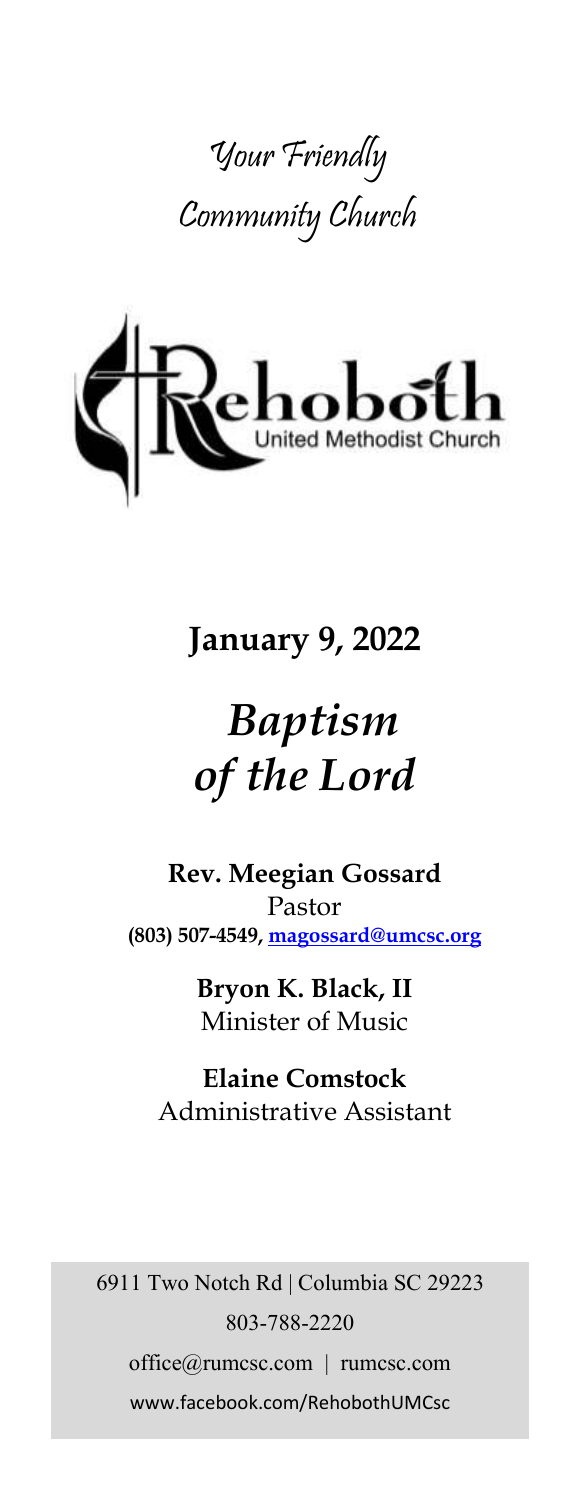#### **ORDER OF WORSHIP**

**PRELUDE** "Trust and Obey"

# **WELCOME**

 **& ANNOUNCEMENTS** Vilma Cobb

#### **\*CALL TO WORSHIP:**

Leader: The heavens open. The Spirit descends. **People: Jesus emerges from the water.**

Leader: And a voice echoes through the blue expanse.

**People: "This is my child, the Beloved, with whom I am well-pleased."**

Leader: Jesus is named. Claimed.

**People: We come to the water. We remember we are named. Claimed.**

Leader: Can it be so? What a thing to be named. Claimed.

**People: Let us worship the one who names and claims us still.**

#### **\*HYMN #400**

"Come, Thou Fount of Every Blessing"

#### **PRAYER OF THE DAY:**

**Holy God, when Jesus was baptized in the Jordan the heavens opened, the Spirit descended, and your voice affirmed your love in Jesus for the healing of humanity and all creation. By water and word, you lovingly invite us into this same life-giving mission. May your Spirit, moving like a stream of water flowing from its source, work in us this day to realize your vision of a world made new in Christ, in whose name we pray. Amen.**

**CHILDREN'S MOMENT** Diane Horn

#### **PASTORAL PRAYER**

#### **THE LORD'S PRAYER:**

**Our Father, Who art in Heaven, hallowed be Thy name, Thy kingdom come, Thy will be done, on Earth as it is in Heaven. Give us this day our daily bread and forgive us our trespasses as we forgive those who trespass against us. And lead us not into temptation but deliver us from evil, for Thine is the kingdom, and the power and the glory forever. Amen.** 

#### **OFFERING**

**OFFERTORY ANTHEM** 

**\*DOXOLOGY #95**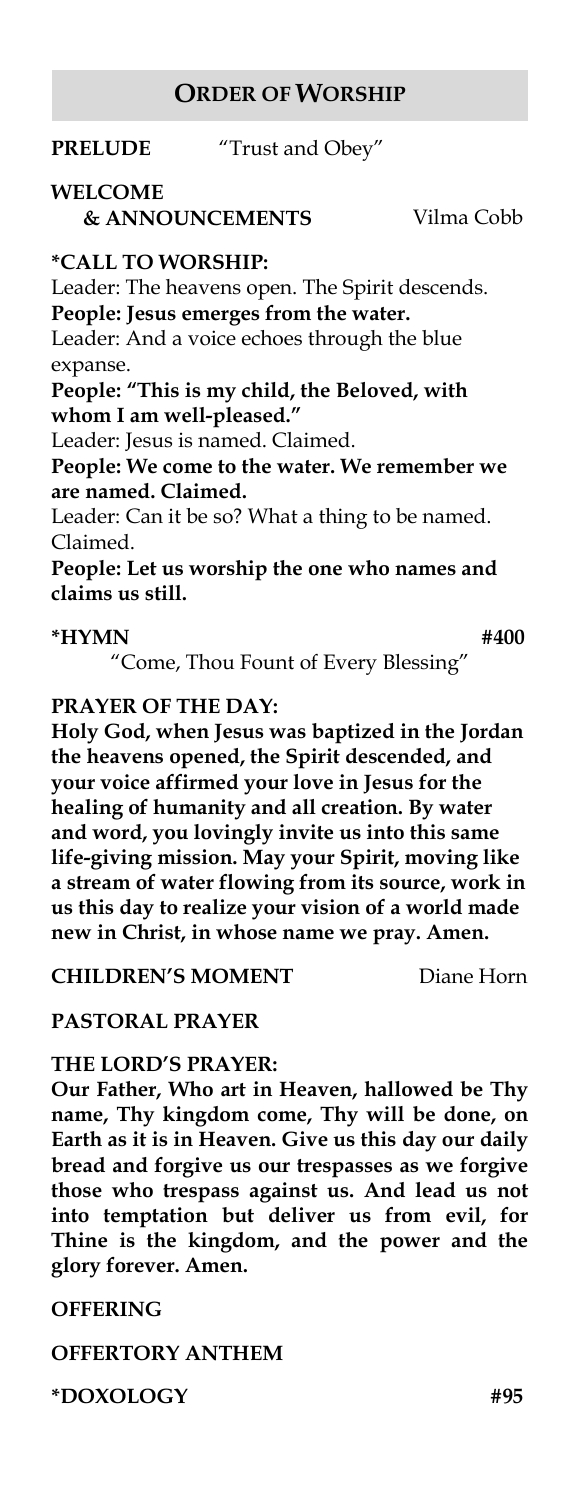Luke 3:15-17, 21-22

#### **SERMON**

#### **\*HYMN OF INVITATION #127**  "Guide Me, O Thou Great Jehovah"

#### **INVITATION TO CHRISTIAN DISCIPLESHIP**

The altar is open for prayer. If you would like the pastor to pray with you, please so indicate. The doors of our church are open if anyone wants to join by profession of faith or by transfer.

#### **\*BENEDICTION**

#### AMEN RESPONSE #898

**POSTLUDE** "Pass Me Not, O Gentle Savior"

*\*Please stand as you are able.*

# **WELCOME GUESTS**

We welcome you to our worship service this morning. If you are visiting, please complete a visitor's card located in your pew and place it in the offering plate.

Our appreciation goes to those who participated in the Leadership Planning Session that was held yesterday. Let's all continue to pray for Rehoboth and its ministries as we begin a new year.

A big thank you goes to Bobby Dennis and the other volunteers for their assistance with decorating the church for the Christmas season.